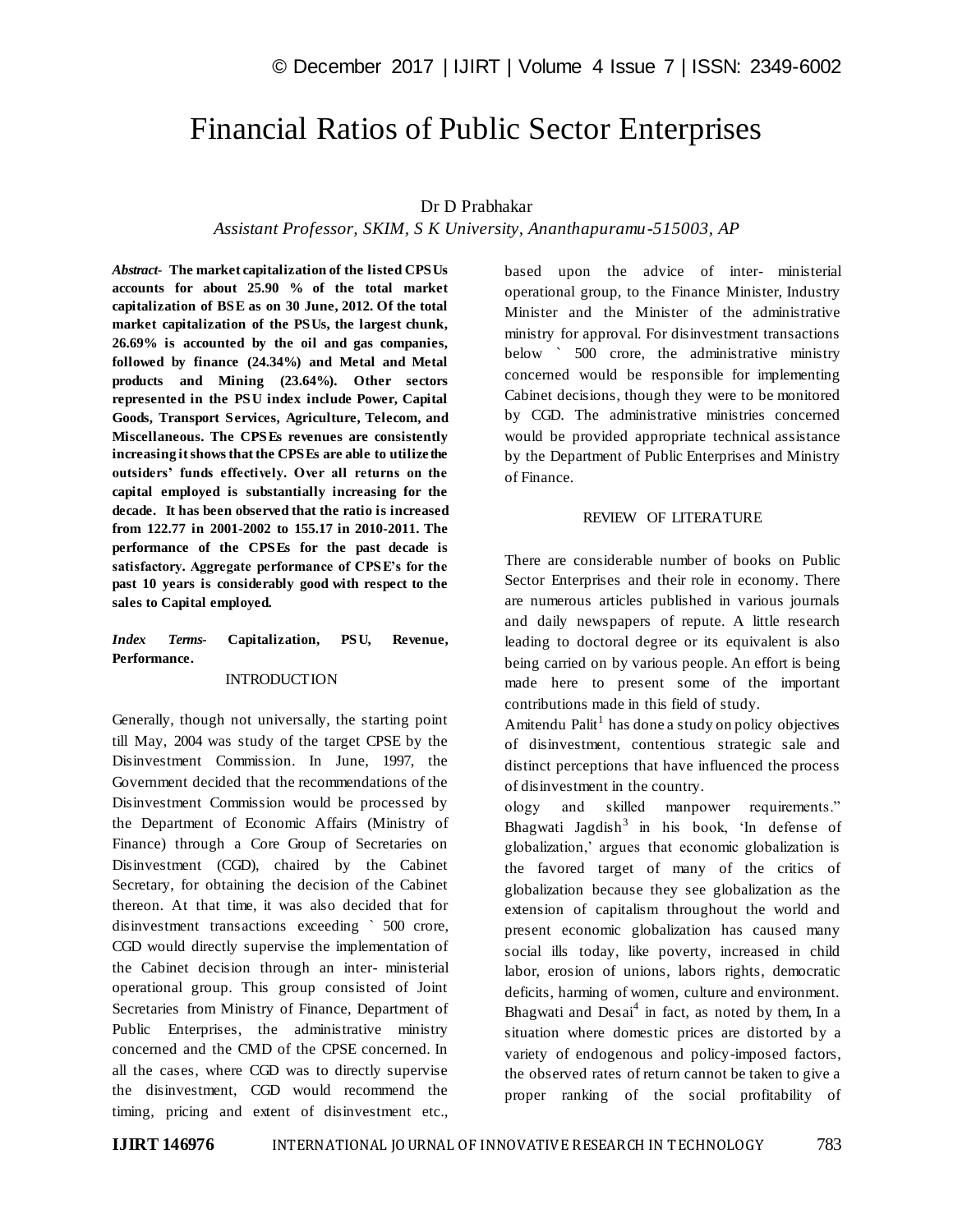alternative investments. Bhole L.  $M<sup>5</sup>$  has argued in his paper that there is a need to change our outlook on the role, importance and working of the capital market, particularly the stock exchanges, in India. The stock market is only one among many channels for the flow of funds, and, therefore, it is an error to overemphasize its role. Bimal Jalan<sup>6</sup> according to him, political interference is unavoidable in public corporations and is a major cause of decline in operational efficiency. "Such political decisionmaking reflects itself in the less than optional choice of technology or location, overstaffing, inefficient use of input, and purchase or price preferences for certain suppliers." Most governments also impose non-economic objectives on public enterprises.

## NEED FOR THE STUDY

The concept of public sector enterprises germinated around "Great Depression" and came in full bloom by the Second World War. When the countries headed by the Soviet Union formed the communist bloc, thereby giving birth to the centrally planned economy. The rapid shrinking of colonial rule at almost the same time helped the emergence of the concept of mixed economy. This concept helped in supporting newly freed country like India by helping her in the noble cause. In 1948, immediately after Independence, Government of India introduced the Industrial Policy Resolution. This outlined the approach to industrial growth and development. It emphasized the importance to the economy of securing a continuous increase in production and ensuring its equitable distribution. After the adoption of the Constitution and the socio-economic goals, the Industrial Policy was comprehensively revised and adopted in 1956. To meet new challenges, from time to time, it was modified through statements in 1973, 1977 and 1980. India suffered a major economic crisis in 1991. In the case of selected enterprises, part of Government holdings in the equity share capital of these enterprises will be disinvested in order to provide further market discipline to the performance of public enterprises. There are a large number of chronically sick public enterprises incurring heavy losses, operating in a competitive market and serve little or no public purpose. These need to be attended to. The country must be proud of the public sector that it owns and it must operate in the public interest. The current global financial crisis, America and Britain, the birth-place of modern privatization, nationalized much of its banking industry. The books, articles and research studies review above clearly shows that there are no studies on the whole process of disinvestment in India. In view of this it is felt that there is need for the study on "Disinvestment of Public Sector Enterprises in India."

## OBJECTIVES OF THE STUDY

The objectives of the study are:

- 1. To study the financial ratios of public sector enterprise in India.
- 2. To give appropriate suggestions to select divested Public Sector Enterprises.

## **METHODOLOGY**

To achieve these objectives, data has been collected from both the primary and secondary sources. The primary data has been collected by discussions and interviews with the executives of the disinvested companies, economists, political, public administration specialists and stock market analysts to elicit their opinions on various matters relating to disinvestment. A part from this in order to know the attitude of investors on disinvestment, a questionnaire is designed and administered to investors. The secondary data and information are collected from the office records of companies, Bureau of Public Enterprises, Ministry of Finance, Five Year Plans of Government of India, Economic Surveys, Department of Disinvestment, Industrial Policy Resolutions, Disinvestment Commission Reports, The Major Stock Exchanges, Company Annual Reports, Journals, Magazines, Dailies like Business Line and Economic Times and official websites like SEBI, NSE, and BSE etc.,

#### SAMPLING

There are as many as 45 Central Public Sector Enterprises (CPSE) listed and traded on the Stock Exchanges of India as on 31.3.2011. The following are the Central Public Sector Enterprises (CPSE) listed on The Stock Exchanges of India.

In the above given companies Engineering, Petroleum, Electricity and Steel are significant and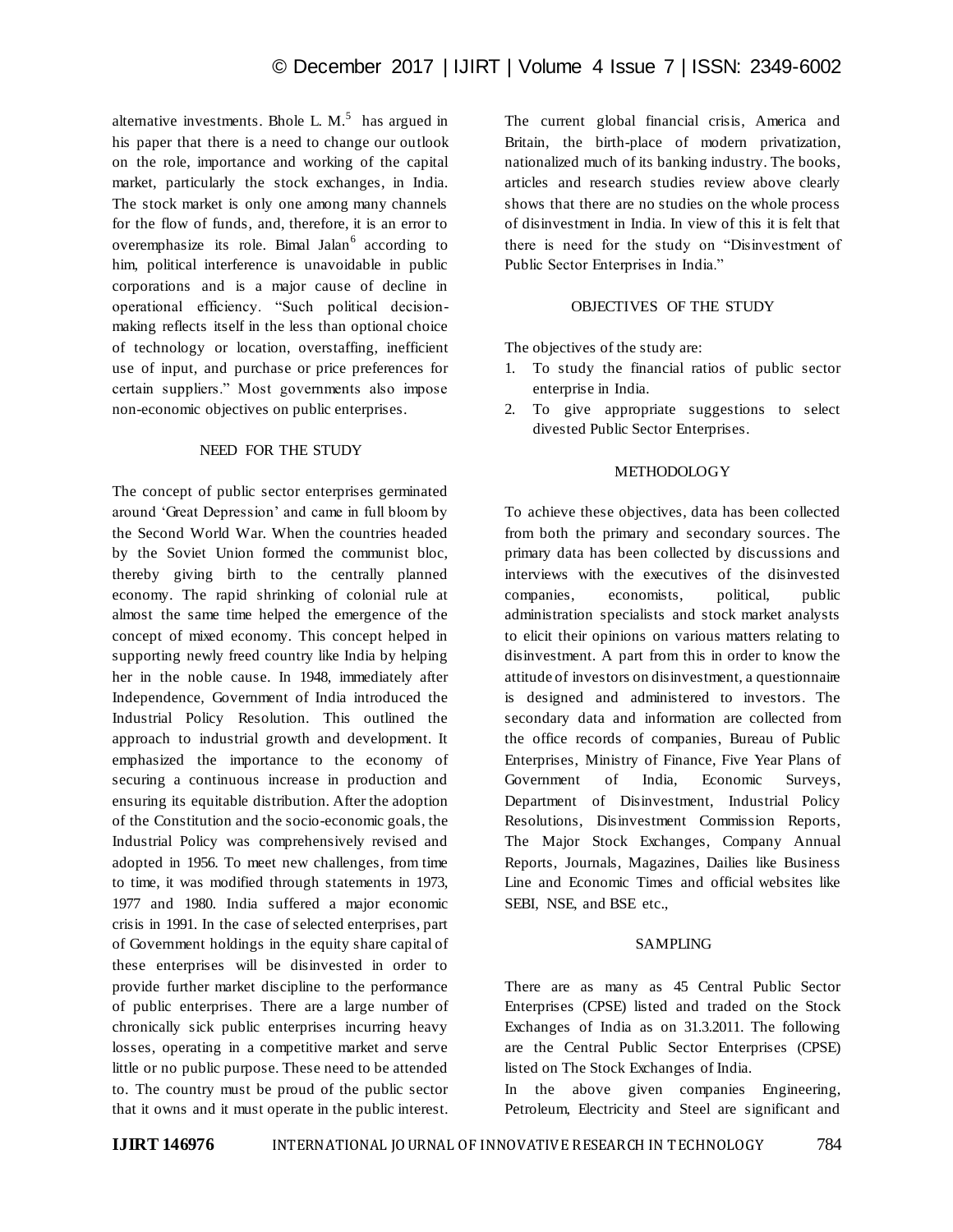core sectors. Hence, these four sectors are selected for study. Bharat Heavy Electricals Limited (BHEL), Hindustan Petroleum Corporation Limited (HPCL), National Thermal Power Corporation (NTPC) and Steel Authority of India Limited (SAIL) are largest companies in these selected sectors. Hence, these four companies are selected for performance analysis. In order to ascertain the attitude of the investors, the state of Andhra Pradesh has been selected as it is truly cosmopolitan in its nature. The state of Andhra Pradesh is divided in to three geographical regions, viz., Costal Andhra, Rayalaseema and Telangana. Rayalseema is geographically and demographically most important region of Andhra Pradesh. Anantapur district and Kurnool district possesses almost all the characteristics of other districts of Rayalaseema region. A Sample of 300 investors is taken for the study from Anantapur and Kurnool districts on the basis of convenience sampling. While selecting the investors, care has been taken to select them from Urban (District Head Quarters) and Semi-Urban (Other Areas) areas. A sample of 150 investors from urban area i.e. Anantapur and kurnool, 150 investors from semi-urban i.e. Guntakal, Dharmavaram, Adoni and Nandayala is taken for the study.

## METHODS OF ANALYSIS

The data collected from different sources will be properly classified, tabulated and analyzed using appropriate statistical tools to draw meaningful conclusions. Simple statistical techniques such as ratios, percentages and averages are used for the study. Besides, these various statistical tools and techniques have applied for analysis and interpretation of data.

## PERIOD OF THE STUDY

The disinvestment had started in 1991-92. Hence, the process of disinvestment has been studied from 1991- 92 to 2010-11. Macroview of public sector enterprises and the performances of selected companies are studied over the period of ten years from 2001-02 to 2010-11.

## SCOPE OF THE STUDY

The study covered the genesis, objectives and performance of public sector enterprises, modus operandi, policy and procedures of disinvestment. The study also covered market capitalization of CPSEs listed on domestic stock exchanges. The study of disinvestment has been aimed at reference to the disinvestment process and its associate factors. The study has not aimed to cover any particular Public Sector Unit neither is it going to present the focus on statistical features. Study is aimed to cover stepwise analysis of entire vision and mission of disinvestment concept. The study will also project to the various strategies and measures adopt by different governments from 1990-91 onwards 2011-12.

## LIMITATIONS OF THE STUDY

A research study of this nature could not be carried out without any limitations. The study is limited to a period of ten years (i.e., from 2001-02 to 2010-11) because these Public sector enterprise have been started in different years and so they have not been considered since their inception. Validity of this study depends on the reliability of the data being made available in the form of Annual Reports, Economic Surveys, Commission Reports, and Industrial Policy Resolution etc., However to overcome these limitations, great care has been taken at every stage to make it more pragmatic and comprehensive. In, primary data the major limitation of the study is that it is restricted to the state of Andhra Pradesh only and the size is also limited. However an effort is being made to minimize the impact of this limitation by selecting maximum number of investors from Anantapur district and Kurnool District. As this study is based on the responses of the investors there is a possibility of personal bias. Care has taken to bring down the impact by asking cross reference questions. Some of the investors could not relate themselves to the disinvestment programme as they were new entrants to the market. The investment activity is the outcome of innumerable factors. Where as in this study only a limited number of factors are considered. With all these limitations all the efforts are made to evaluate the situation as accurately and objectively as possible.

There were 48 CPSEs listed on the stock exchanges of India as on 31.03.2011; Three CPSEs were, however, not being traded during 2010-11. Coal India Ltd. and Satluj Jal Vidyut Nigam Ltd. were listed during the year 2010-11. There are stocks of 45 CPSEs, which were being traded on the stock